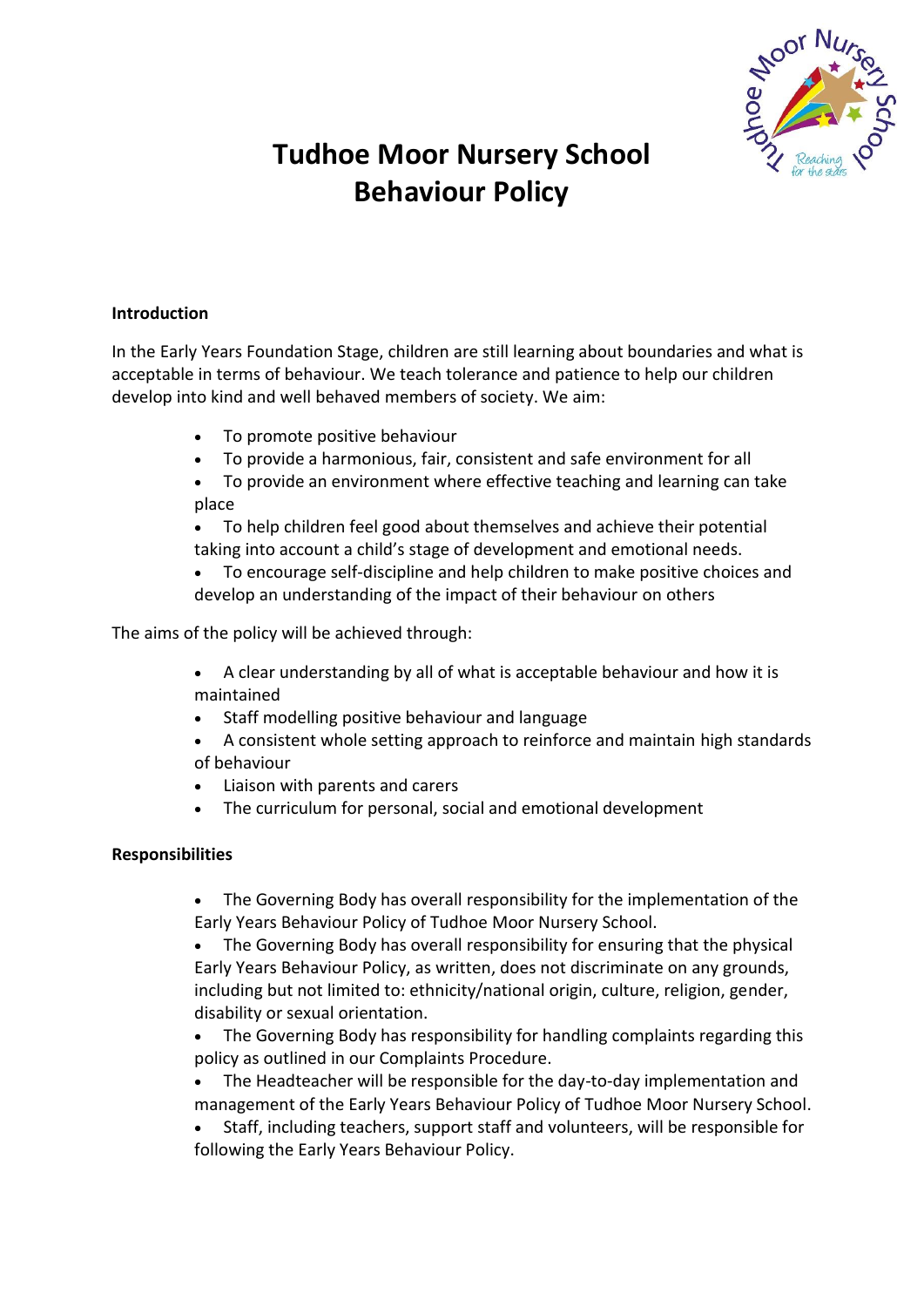# **All children will be encouraged and supported to enable them to:**

- Follow adult directions
- Move around the setting safely and appropriately
- Respect themselves, other people and the setting environment
- Make informed choices developing an understanding of their impact on others
- Not hurt others physically or verbally
- Speak kindly to others.
- Always walk inside.
- Look after and use appropriately, the equipment both inside and outside.
- Share and take turns.

#### **Strategies to meet the aims of the policy**

- Positive reinforcement through body language, (thumbs up, a smile etc.)
- Spoken praise which is specific to the child and the situation
- Positive feedback to parents
- High levels of staff engagement with the children.

#### **Strategies to improve behaviour**

- Making eye contact with the child
- Getting down to the child's level to talk to them
- Visual reminders of expected behaviour
- Verbal reminders
- Distractions
- It is expected that a practitioner will intervene when behaviour is displayed which is unacceptable. In most cases a look or quiet word, or distraction will have the desired effect.
- At times it may be appropriate to ignore the behaviour, but the practitioner should observe to ensure that the situation improves.

#### **Behaviours which are not acceptable in the setting:**

- Persistent disruption
- Refusal/ non compliance
- Violence of any kind (pushing, hitting, kicking, spitting, biting)
- Racial or verbal abuse (name calling, teasing)
- Using bad language
- Damage to property
- Stealing
- Telling lies, blaming others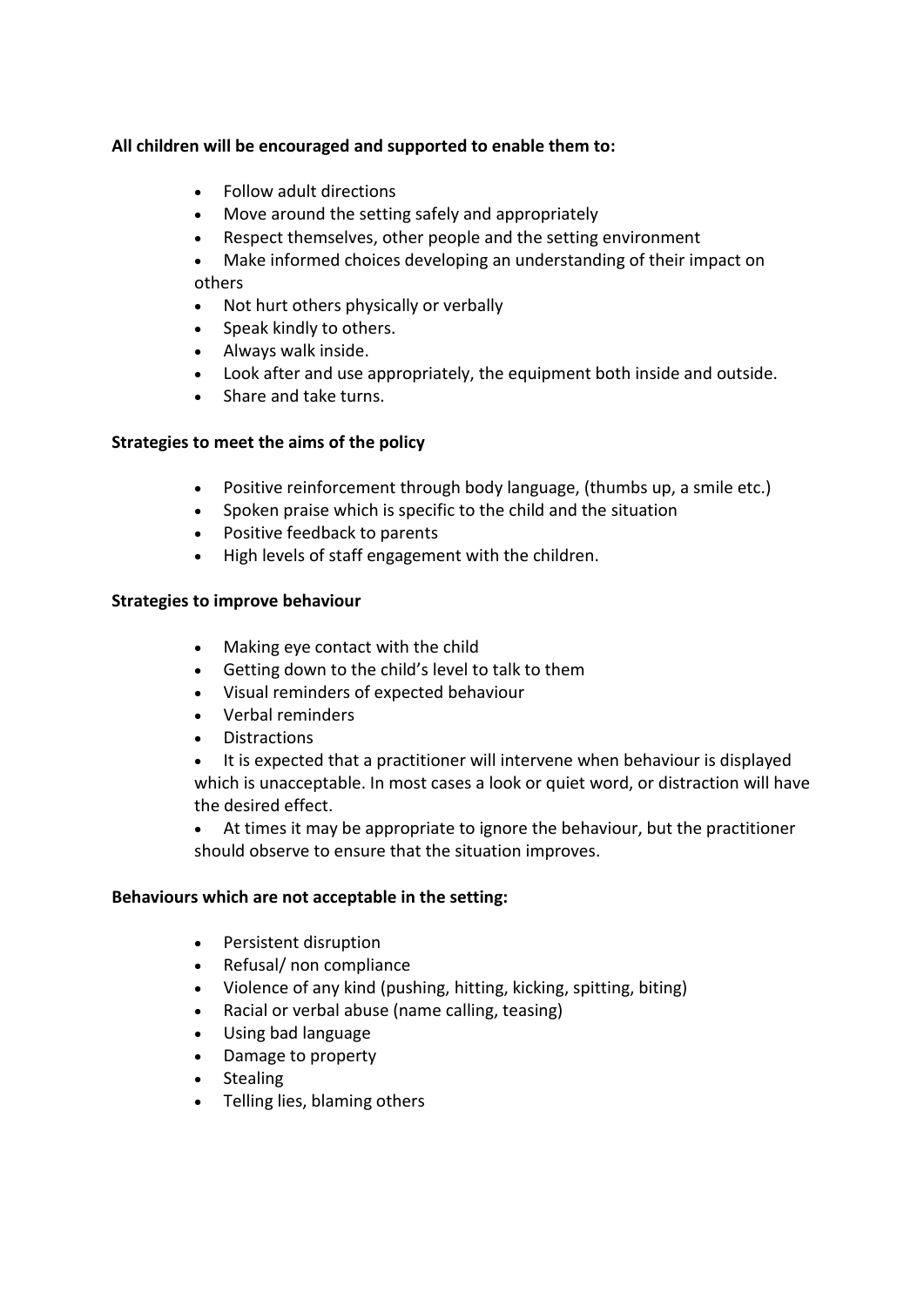# **Persistent unacceptable behaviour**

If the unacceptable behaviour persists, then the following gradual response strategy should be used:

- Remind and highlight desirable behaviour using visual prompts if needed.
- Minor matters will be dealt with by the adult getting down to the child's level, explaining why the behaviour is unacceptable (taking into account the child's developmental age) and giving alternatives where possible.
- If the behaviour persists the staff member will offer the child an alternative activity which will be supported by an adult.
- Staff may remove the child to a quieter area to give them time to calm down and to speak to them about their behaviour.
- If appropriate, during the discussion ask the child how they make the situation better and support them in this action. If behaviour is out of character or persistent, the key person will discuss with the child and their parents.

## **Extreme or serious behaviour incidents**

- If there is a case of serious or extreme behaviour, staff will give a verbal instruction whilst approaching the situation.
- If necessary staff will intervene using as little physical contact as possible. Staff will not restrain children unless there is an immediate risk of injury to the child or others. If restraint is used it must be recorded and reported to the head teacher
- In the case of persistent concerning behaviour, a behaviour plan will be put in place and agreed by the school SENCO, key person and the child's parents.
- An Individual behaviour programme will be agreed with parents giving clear aims and strategies to be used. This will be regularly reviewed by with parents. This will be discussed at staff meetings to ensure a consistent approach across the setting.

# **Acceptable physical contact**

- Physical contact needs to come from the child e.g. if a child wants/needs to sit on an adults for comfort/security.
- If a child instigates or needs a hug, staff may hug children until the child is comfortable
- If a child kisses an adult we would remind them "kisses are for home not nursery".
- Staff will not kiss or blow raspberries on children.
- If appropriate, staff may use pressure, light tickling or deep massage as long as the child is comfortable with this.

Play fighting, superhero play and weapon play can occur in nurseries and can be a natural part of children's development. This play should not include any physical contact and should only involve children who wish to be actively engaged within it.